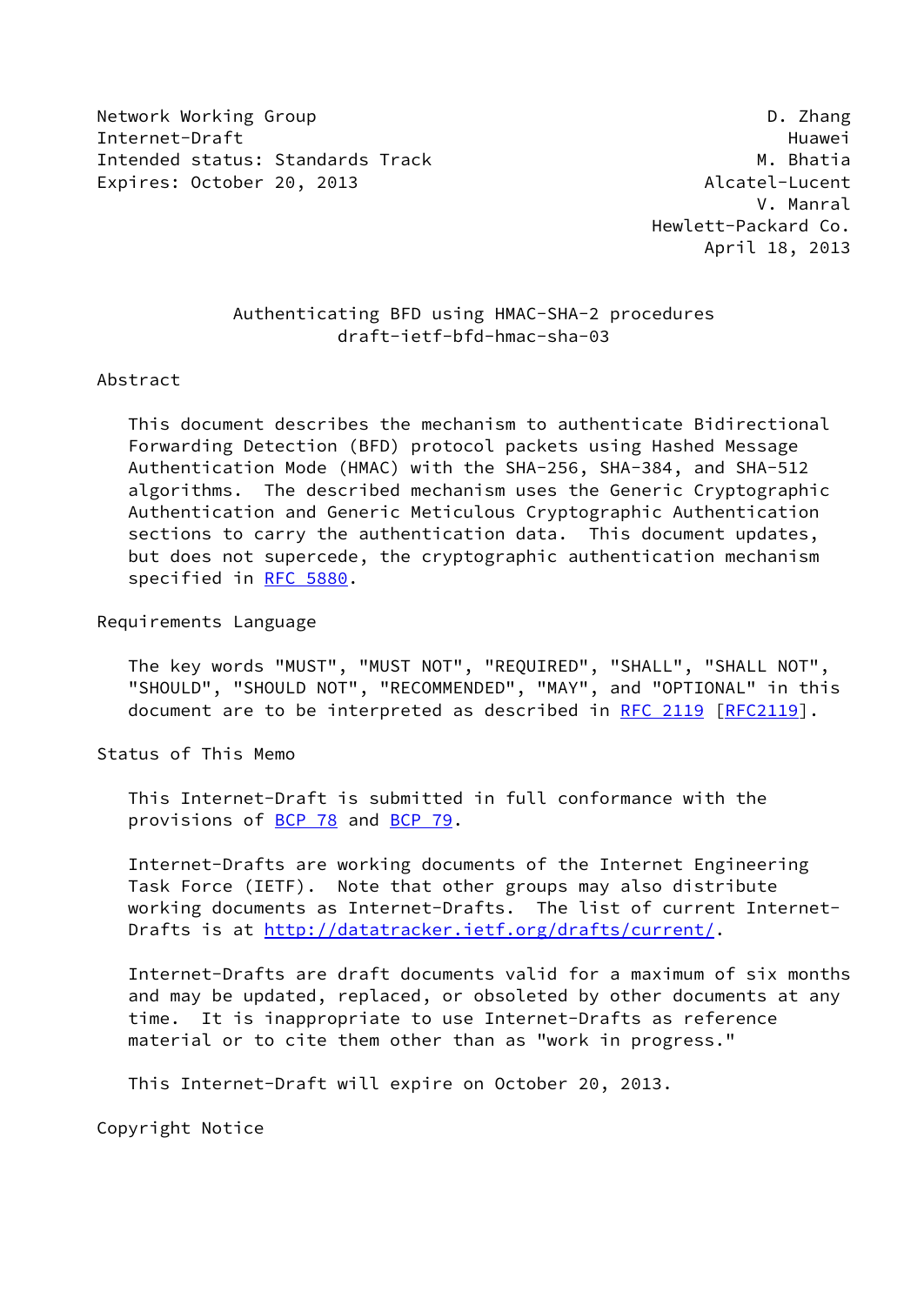<span id="page-1-1"></span>Internet-Draft BFD HMAC-SHA April 2013

 Copyright (c) 2013 IETF Trust and the persons identified as the document authors. All rights reserved.

This document is subject to **[BCP 78](https://datatracker.ietf.org/doc/pdf/bcp78)** and the IETF Trust's Legal Provisions Relating to IETF Documents [\(http://trustee.ietf.org/license-info](http://trustee.ietf.org/license-info)) in effect on the date of publication of this document. Please review these documents carefully, as they describe your rights and restrictions with respect to this document. Code Components extracted from this document must include Simplified BSD License text as described in Section 4.e of the Trust Legal Provisions and are provided without warranty as described in the Simplified BSD License.

Table of Contents

|  | 4. Procedure at the Receiving Side 5 |  |  |  |  |  |  |  |  |
|--|--------------------------------------|--|--|--|--|--|--|--|--|
|  |                                      |  |  |  |  |  |  |  |  |
|  |                                      |  |  |  |  |  |  |  |  |
|  |                                      |  |  |  |  |  |  |  |  |
|  | 7.1. Normative References 7          |  |  |  |  |  |  |  |  |
|  | 7.2. Informative References 7        |  |  |  |  |  |  |  |  |
|  |                                      |  |  |  |  |  |  |  |  |
|  |                                      |  |  |  |  |  |  |  |  |

# <span id="page-1-0"></span>[1](#page-1-0). Introduction

The cryptographic authentication mechanisms specified in [\[RFC5880](https://datatracker.ietf.org/doc/pdf/rfc5880)] defines MD5 [\[RFC1321](https://datatracker.ietf.org/doc/pdf/rfc1321)] and Secure Hash Algorithm (SHA-1) algorithms to authenticate BFD packets. The recent escalating series of attacks on MD5 and SHA-1 [[SHA-1-attack1\]](#page-8-0) [[SHA-1-attack2\]](#page-8-1) raise concerns about their remaining useful lifetime [\[RFC6151](https://datatracker.ietf.org/doc/pdf/rfc6151)] [[RFC6194](https://datatracker.ietf.org/doc/pdf/rfc6194)].

 These attacks may not necessarily result in direct vulnerabilities for Keyed-MD5 and Keyed-SHA-1 digests as message authentication codes because the colliding message may not correspond to a syntactically correct BFD protocol packet. Regardless, there is a need felt to deprecate MD5 and SHA-1 as the basis for the HMAC algorithm in favor of stronger digest algorithms.

 This document adds support for Secure Hash Algorithms (SHA) defined in the US NIST Secure Hash Standard (SHS), which is defined by NIST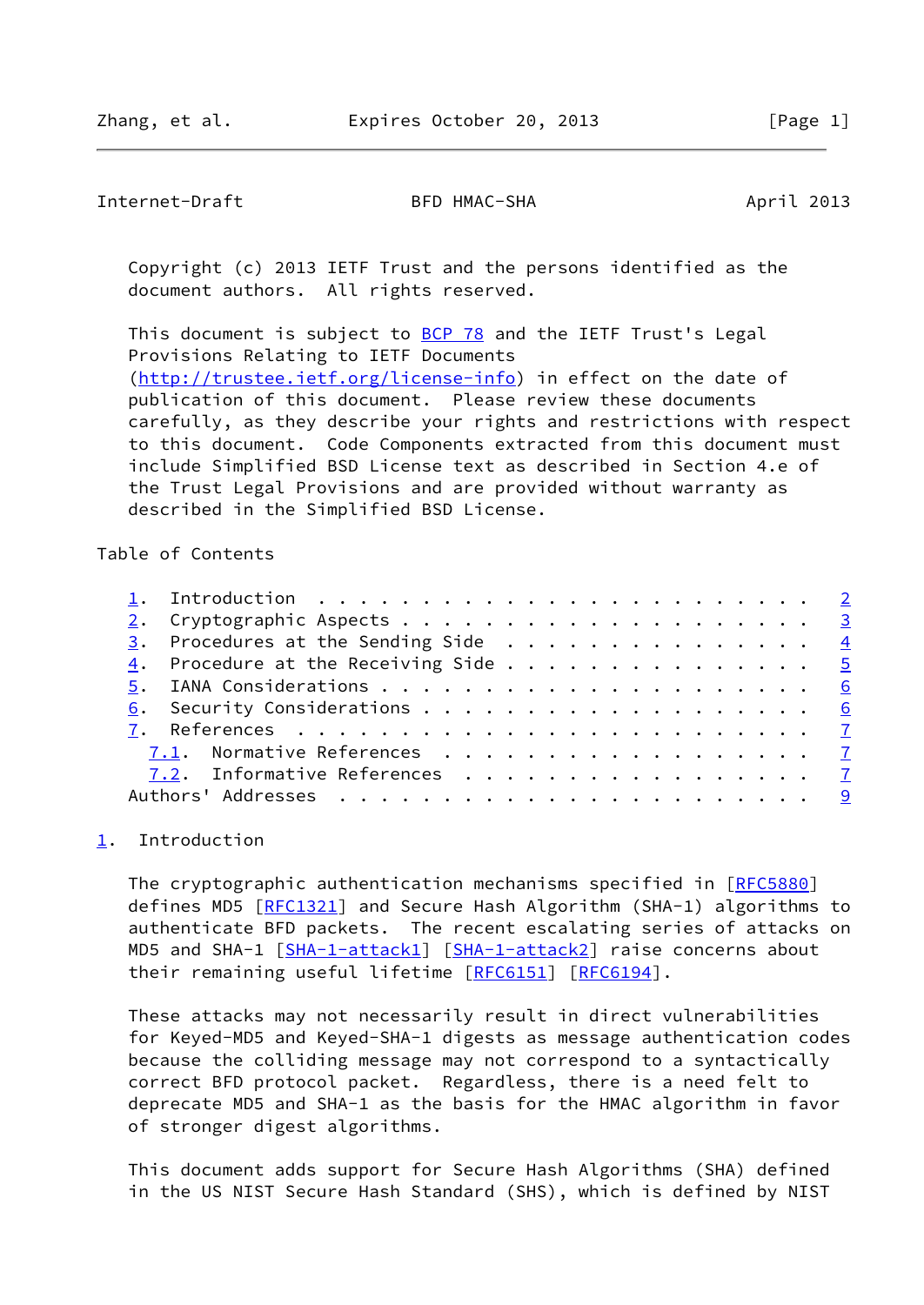FIPS 180-2 [[FIPS-180-2\]](#page-7-3). [FIPS-180-2] includes SHA-1, SHA-224, SHA-256, SHA-384, and SHA-512. The HMAC authentication mode defined in NIST FIPS 198 is used [\[FIPS-198](#page-7-4)].

Zhang, et al. **Expires October 20, 2013** [Page 2]

<span id="page-2-1"></span>Internet-Draft BFD HMAC-SHA April 2013

It is believed that the HMAC algorithms defined in [[RFC2104\]](https://datatracker.ietf.org/doc/pdf/rfc2104) is mathematically identical to their counterparts in [[FIPS-198\]](#page-7-4) and it is also believed that algorithms in [\[RFC6234](https://datatracker.ietf.org/doc/pdf/rfc6234)] are mathematically identical to those defined in [[FIPS-180-2\]](#page-7-3).

 It should be noted that the collision attacks currently known against SHA-1 do not apply when SHA-1 is used in the HMAC construction. NIST will be supporting HMAC-SHA-1 even after 2010 [[NIST-HMAC-SHA\]](#page-8-2), whereas it would be dropping support for SHA-1 in digital signatures.

 [I-D.ietf-bfd-generic-crypto-auth] defines new authentication types - Generic Cryptographic Authentication and Generic Meticulous Cryptographic Authentication that can be used for carrying the authentication digests defined in this document.

 Implementations of this specification must include support for at least HMAC-SHA-256 and may include support for either of HMAC-SHA-384 or HMAC-SHA-512.

<span id="page-2-0"></span>[2](#page-2-0). Cryptographic Aspects

 In the algorithm description below, the following nomenclature, which is consistent with [[FIPS-198\]](#page-7-4), is used:

H is the specific hashing algorithm (e.g. SHA-256).

K is the password for the BFD packet.

Ko is the cryptographic key used with the hash algorithm.

 B is the block size of H, measured in octets rather than bits. Note that B is the internal block size, not the hash size. For SHA-1 and SHA-256: B == 64 For SHA-384 and SHA-512: B == 128 L is the length of the hash, measured in octets rather than bits.

XOR is the exclusive-or operation.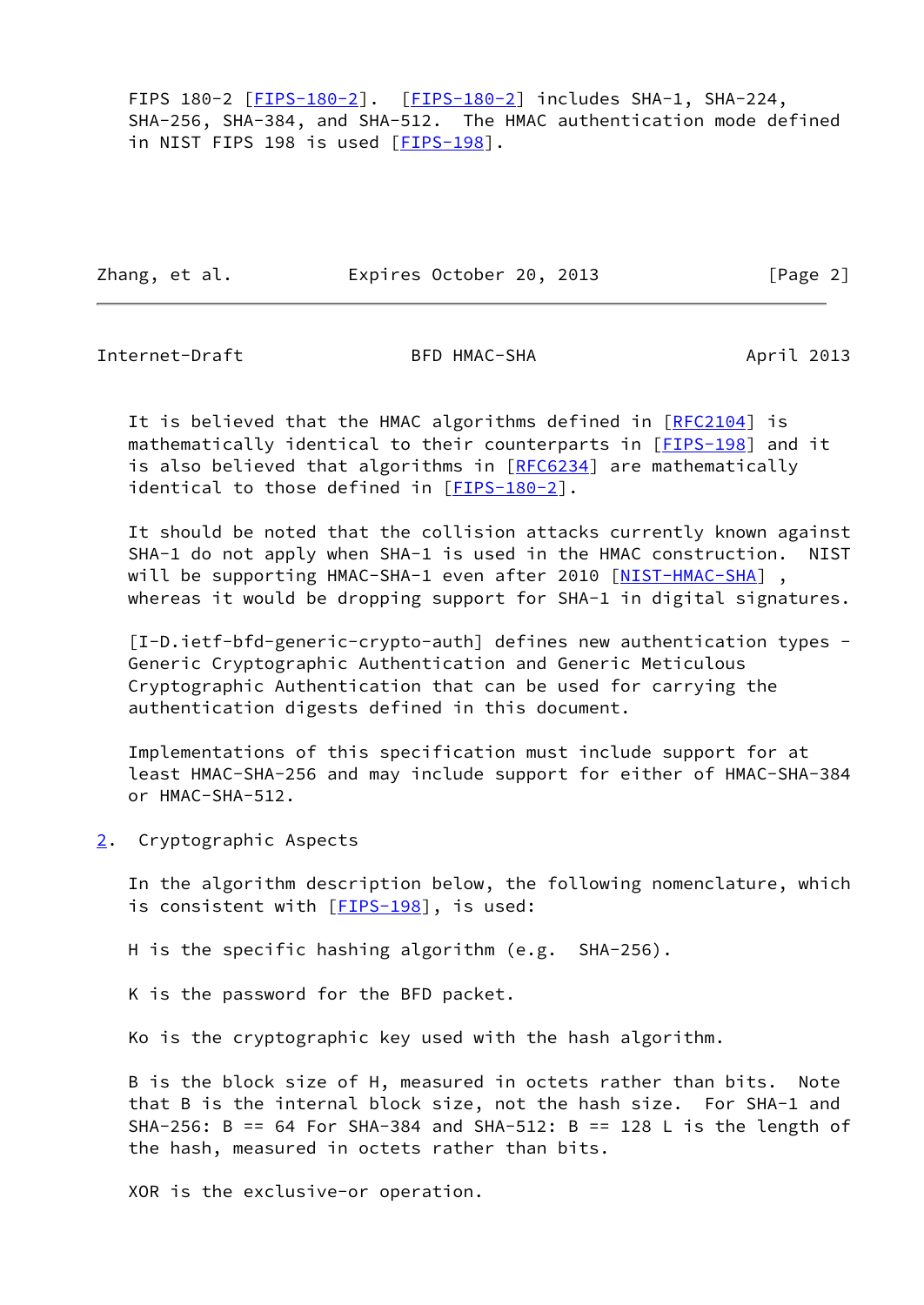Opad is the hexadecimal value 0x5c repeated B times. Ipad is the hexadecimal value 0x36 repeated B times. Apad is the hexadecimal value 0x878FE1F3 repeated (L/4) times. (1) Preparation of the Key In this application, Ko is always L octets long.

Zhang, et al. **Expires October 20, 2013** [Page 3]

<span id="page-3-0"></span>Internet-Draft BFD HMAC-SHA April 2013

 If the Authentication Key (K) is L octets long, then Ko is equal to K. If the Authentication Key (K) is more than L octets long, then Ko is set to H(K). If the Authentication Key (K) is less than L octets long, then Ko is set to the Authentication Key (K) with zeros appended to the end of the Authentication Key (K) such that Ko is L octets long.

(2) First Hash

 First, the Authentication Data field in the Generic Authentication Section is filled with the value of Apad and the Authentication Type field is set to 6 or 7 depending upon which Authentication Type is being used. The Sequence Number field MUST be set to bfd.XmitAuthSeq.

 Then, a first hash, also known as the inner hash, is computed as follows:

First-Hash = H(Ko XOR Ipad || (BFD Packet))

(3) Second Hash T

 Then a second hash, also known as the outer hash, is computed as follows:

Second-Hash = H(Ko XOR Opad || First-Hash)

(4) Result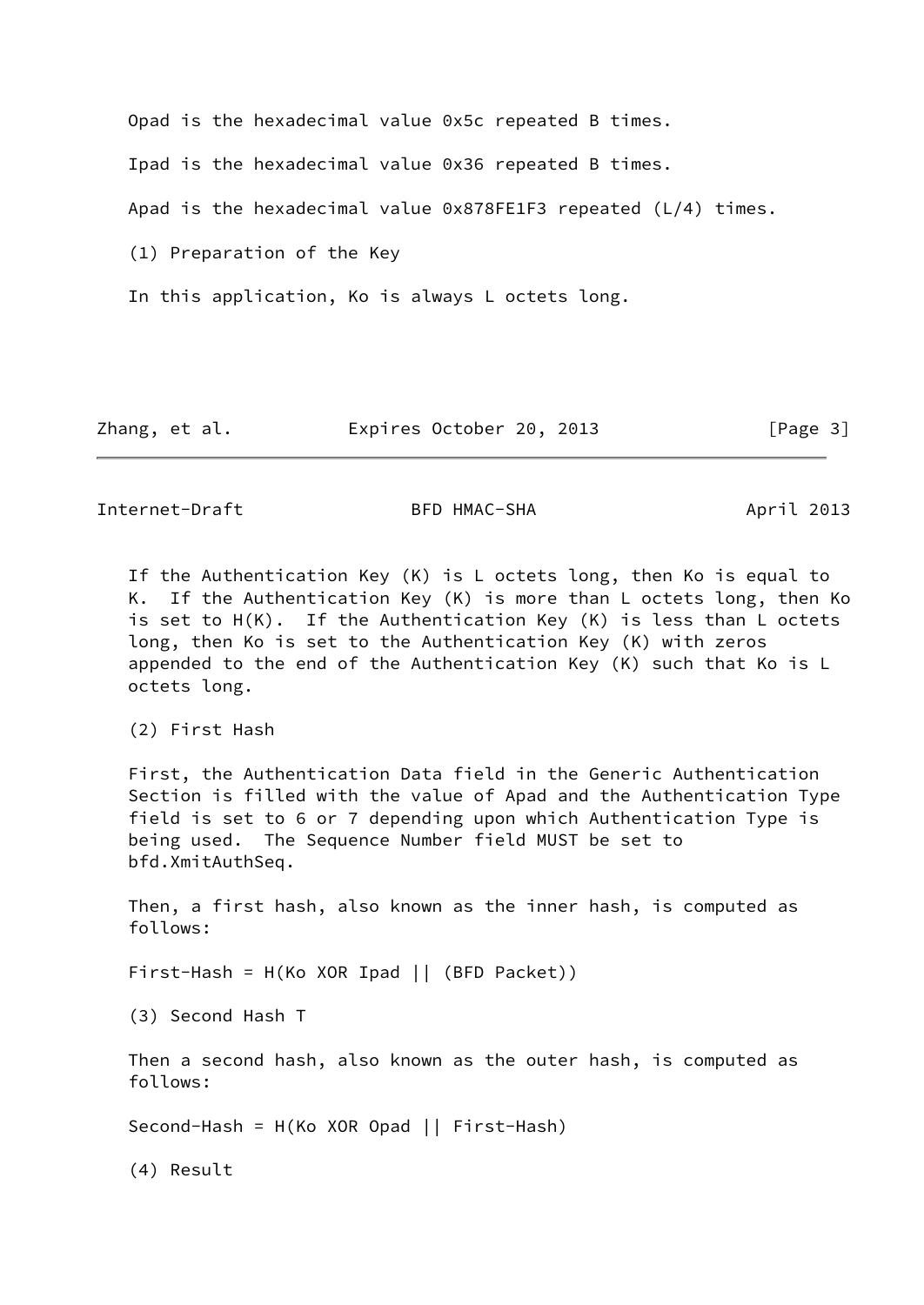The resultant Second-Hash becomes the Authentication Data that is sent in the Authentication Data field of the BFD Authentication Section. The length of the Authentication Data field is always identical to the message digest size of the specific hash function H that is being used.

 This also means that the use of hash functions with larger output sizes will also increase the size of BFD Packet as transmitted on the wire.

<span id="page-4-0"></span>[3](#page-4-0). Procedures at the Sending Side

 Before a BFD device sends a BFD packet out, the device needs to select an appropriate BFD SA from its local key table if a keyed digest for the packet is required. If no appropriate SA is avaliable, the BFD packet MUST be discarded.

Zhang, et al. **Expires October 20, 2013** [Page 4]

<span id="page-4-1"></span>Internet-Draft BFD HMAC-SHA April 2013

 If an appropriate SA is avaliable, the device then derives the key and the associated authentication algorithm (HMAC-SHA-256, HMAC- SHA-384 or HMAC-SHA-512) from the SA.

 The device then start performing the operations illustrated in [Section 2](#page-2-0). Before the authentication data is computed, the device MUST fill the Auth Type field and the Auth length field. The Sequence Number field MUST be set to bfd.XmitAuthSeq.

 The value of Auth Length in the generic authentication section is various according to different authentication algorithms being used. Specifically, the value is 40 for HMAC-SHA-256, 56 for HMAC-SHA-384, and 72 for HMAC- SHA-512.

The Key ID is then filled.

 After that, the authentication data is computed as illustrated in [Section 2](#page-2-0).

 The result of the authentication algorithm is placed in the Authentication data, following the Key ID.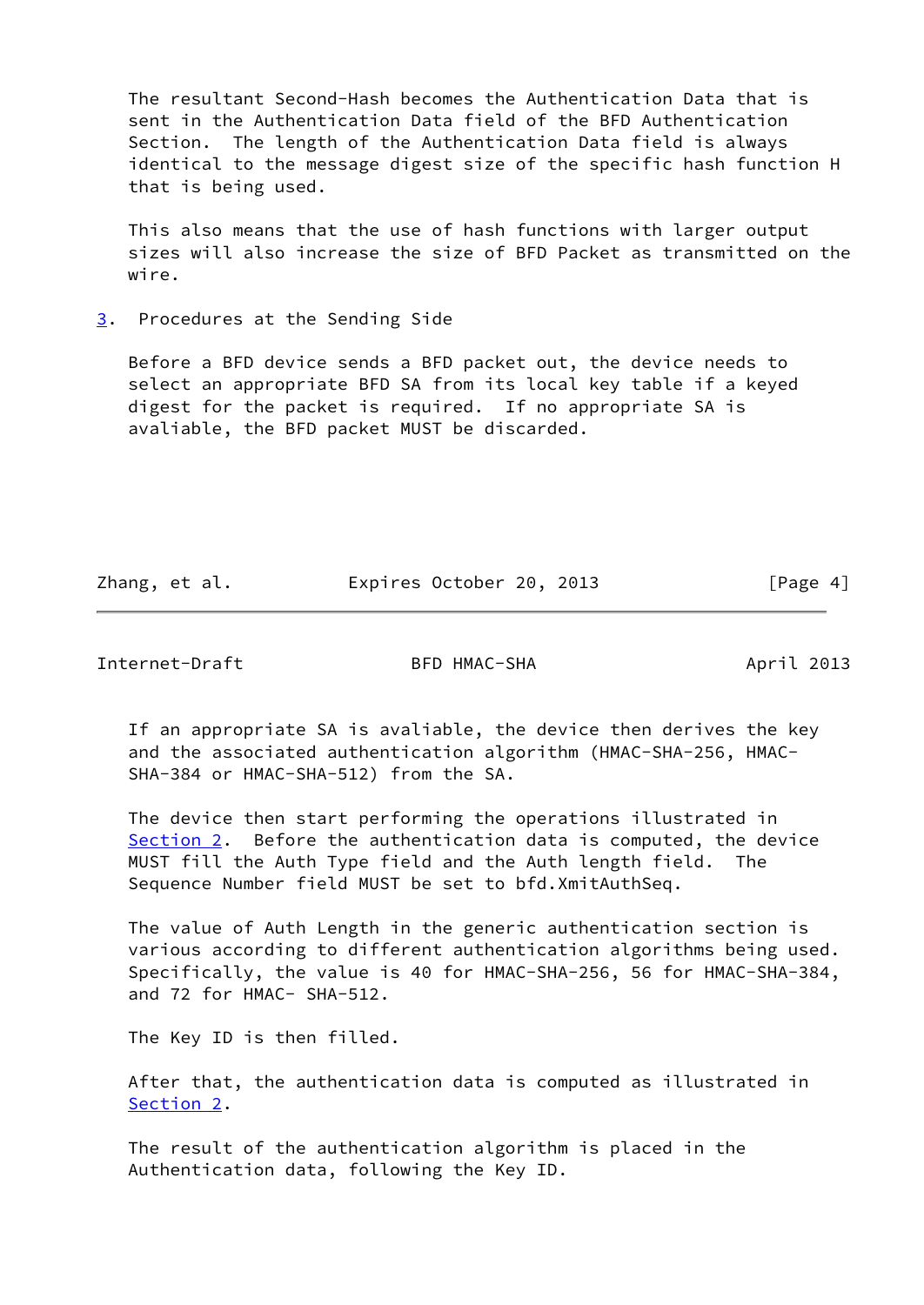### <span id="page-5-0"></span>[4](#page-5-0). Procedure at the Receiving Side

 Upon receiving a BFD packet with an generic authentication section appended, a device needs to find an appropriate BFD SA from its local key table to verify the packet. The SA is located by the Key ID in the authentication section of the packet.

 If there is no SA is associated with the Key ID, the received packet MUST be discarded.

 If bfd.AuthSeqKnown is 1, the Sequence Number field is examined. For Cryptographic Authentication, if the Sequence Number lies outside of the range of bfd.RcvAuthSeq to bfd.RcvAuthSeq+(3\*Detect Mult) inclusive (when treated as an unsigned 32 bit circular number space), the received packet MUST be discarded. For Meticulous Cryptographic Authentication, if the Sequence Number lies outside of the range of bfd.RcvAuthSeq+1 to bfd.RcvAuthSeq+(3\*Detect Mult) inclusive (when treated as an unsigned 32 bit circular number space, the received packet MUST be discarded.

 An authentication Algorithm dependent process then needs to be performed by using the algorithm specified by the appropriate BFD SA for the received packet.

| Zhang, et al. | Expires October 20, 2013 |  | [Page 5] |
|---------------|--------------------------|--|----------|
|               |                          |  |          |

<span id="page-5-1"></span>Internet-Draft BFD HMAC-SHA April 2013

 Before the device performs any processing, it needs to save the content of the Authentication Value field and set the Authentication Value field with Apad.

 The device then computes the authentication data as illustrated in [Section 2](#page-2-0). The calculated data is compared with the received authentication data in the packet.

 The packet MUST be discarded if the calculated and the received authentication data do not match. In this case, an error event SHOULD be logged.

 A BFD implementation MAY be in a transition mode where it includes CRYPTO AUTH or the MET CRYPTO AUTH information in packets but never verifies it. This is provided as a transition aid for networks in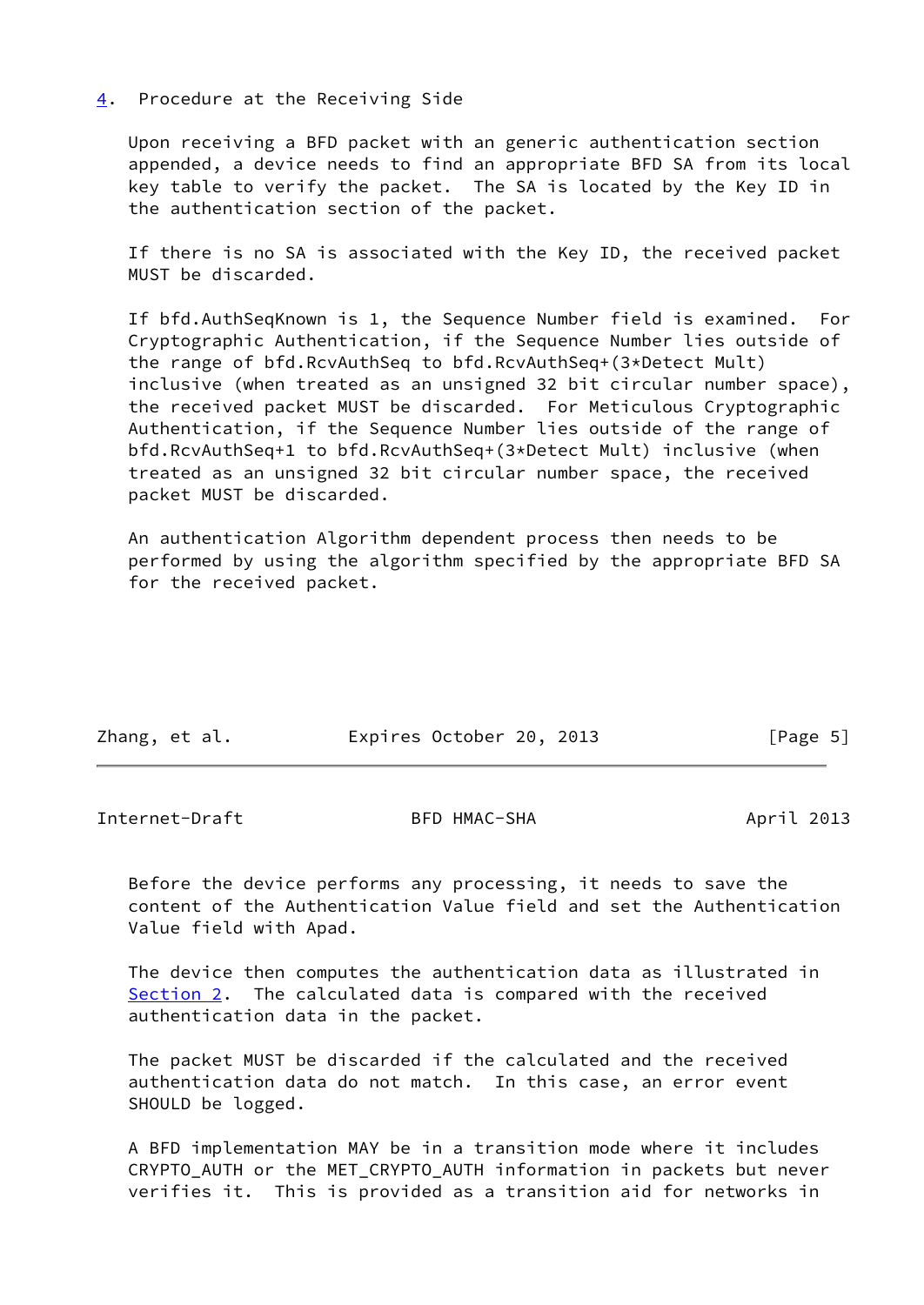the process of migrating to the new CRYPTO\_AUTH and MET\_CRYPTO\_AUTH based authentication schemes.

<span id="page-6-0"></span>[5](#page-6-0). IANA Considerations

This document makes no request of IANA.

 Note to RFC Editor: this section may be removed on publication as an RFC.

<span id="page-6-1"></span>[6](#page-6-1). Security Considerations

 The approach described in this document enhances the security of the BFD protocol by adding, to the existing BFD cryptographic authentication methods, support for the SHA-2 algorithms defined in the NIST Secure Hash Standard (SHS) using the HMAC mode. However, the confidentiality protection for BFD packets is out of scope of this work .

 Because all of the currently specified algorithms use symmetric cryptography, one cannot authenticate precisely which BFD device sent a given packet. However, one can authenticate that the sender knew the BFD Security Association (including the BFD SA's parameters) currently in use.

 To enhance system security, the applied keys should be changed periodically and implementations SHOULD be able to store and use more than one key at the same time. The quality of the security provided by the cryptographic authentication option depends completely on the strength of the cryptographic algorithm and cryptographic mode in use, the strength of the key being used, and the correct implementation of the security mechanism in all communicating BFD implementations. Accordingly, the use of high assurance development

| Zhang, et al. |  |  | Expires October 20, 2013 |  |  | [Page 6] |  |
|---------------|--|--|--------------------------|--|--|----------|--|
|---------------|--|--|--------------------------|--|--|----------|--|

<span id="page-6-2"></span>Internet-Draft BFD HMAC-SHA April 2013

 methods is recommended. It also requires that all parties maintain the secrecy of the shared secret key. [\[RFC4086](https://datatracker.ietf.org/doc/pdf/rfc4086)] provides guidance on methods for generating cryptographically random bits.

 The value Apad is used here primarily for consistency with IETF specifications for HMAC-SHA authentication for RIPv2 [\[RFC4822](https://datatracker.ietf.org/doc/pdf/rfc4822)], IS-IS [\[RFC5310](https://datatracker.ietf.org/doc/pdf/rfc5310)] and OSPFv2 [\[RFC5709](https://datatracker.ietf.org/doc/pdf/rfc5709)].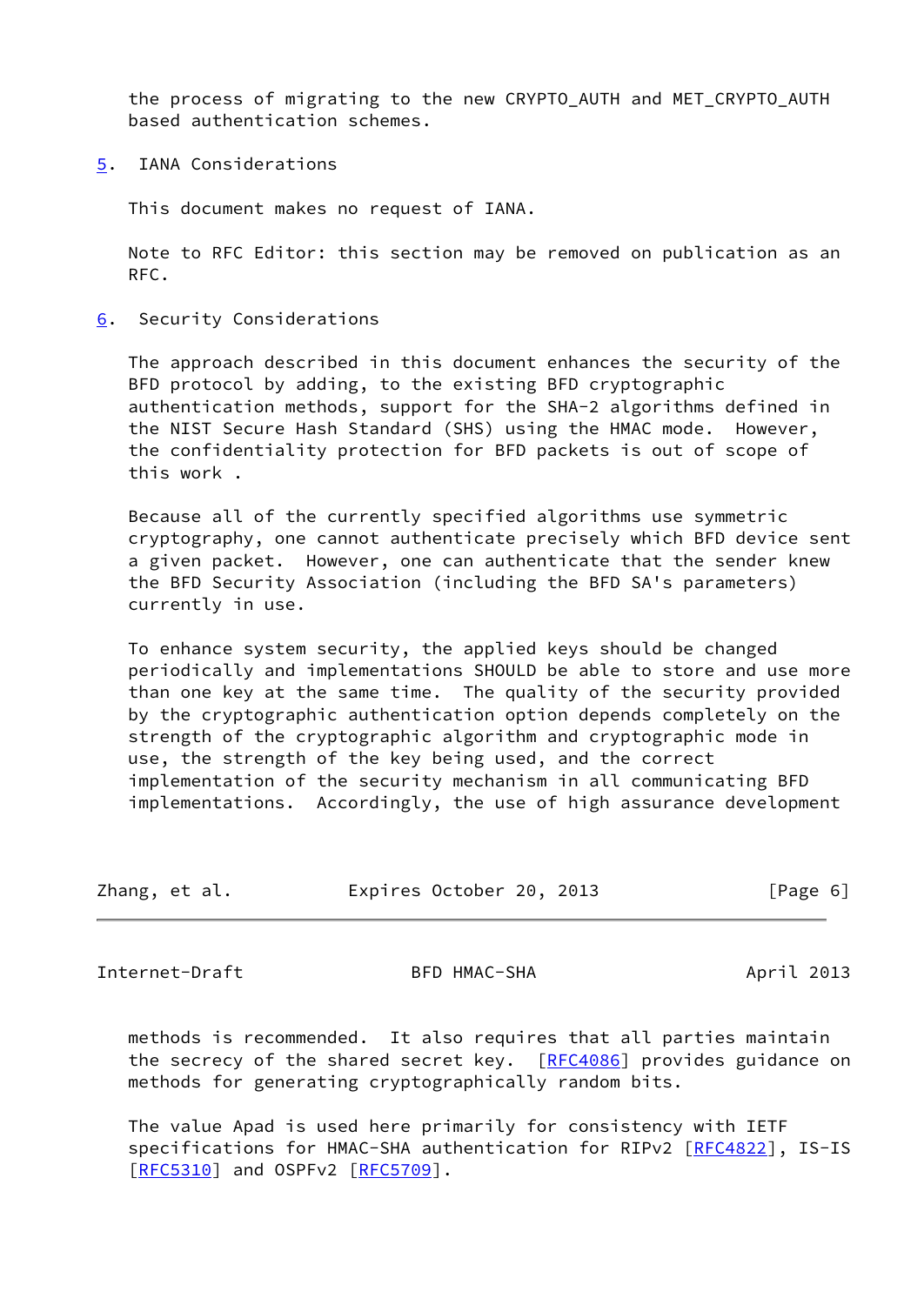# <span id="page-7-0"></span>[7](#page-7-0). References

- <span id="page-7-3"></span><span id="page-7-1"></span>[7.1](#page-7-1). Normative References
	- [FIPS-180-2]

 National Institute of Standards and Technology, FIPS PUB 180-2, "The Keyed-Hash Message Authentication Code (HMAC)", August 2002.

<span id="page-7-4"></span>[FIPS-198]

 National Institute of Standards and Technology, FIPS PUB 198, "The Keyed-Hash Message Authentication Code (HMAC)", March 2002.

[I-D.ietf-bfd-generic-crypto-auth]

 Bhatia, M., Manral, V., and D. Zhang, "BFD Generic Cryptographic Authentication", [draft-ietf-bfd-generic](https://datatracker.ietf.org/doc/pdf/draft-ietf-bfd-generic-crypto-auth-03) [crypto-auth-03](https://datatracker.ietf.org/doc/pdf/draft-ietf-bfd-generic-crypto-auth-03) (work in progress), October 2012.

- [RFC2119] Bradner, S., "Key words for use in RFCs to Indicate Requirement Levels", [BCP 14](https://datatracker.ietf.org/doc/pdf/bcp14), [RFC 2119](https://datatracker.ietf.org/doc/pdf/rfc2119), March 1997.
- [RFC6039] Manral, V., Bhatia, M., Jaeggli, J., and R. White, "Issues with Existing Cryptographic Protection Methods for Routing Protocols", [RFC 6039,](https://datatracker.ietf.org/doc/pdf/rfc6039) October 2010.
- [RFC6151] Turner, S. and L. Chen, "Updated Security Considerations for the MD5 Message-Digest and the HMAC-MD5 Algorithms", [RFC 6151,](https://datatracker.ietf.org/doc/pdf/rfc6151) March 2011.
- [RFC6194] Polk, T., Chen, L., Turner, S., and P. Hoffman, "Security Considerations for the SHA-0 and SHA-1 Message-Digest Algorithms", [RFC 6194](https://datatracker.ietf.org/doc/pdf/rfc6194), March 2011.
- <span id="page-7-2"></span>[7.2](#page-7-2). Informative References
	- [Dobb96a] Dobbertin, H., "Cryptanalysis of MD5 Compress", May 1996.

 [Dobb96b] Dobbertin, H., "The Status of MD5 After a Recent Attack", CryptoBytes", 1996.

| Zhang, et al. | Expires October 20, 2013 | [Page 7] |
|---------------|--------------------------|----------|
|---------------|--------------------------|----------|

Internet-Draft BFD HMAC-SHA April 2013

[I-D.ietf-karp-design-guide]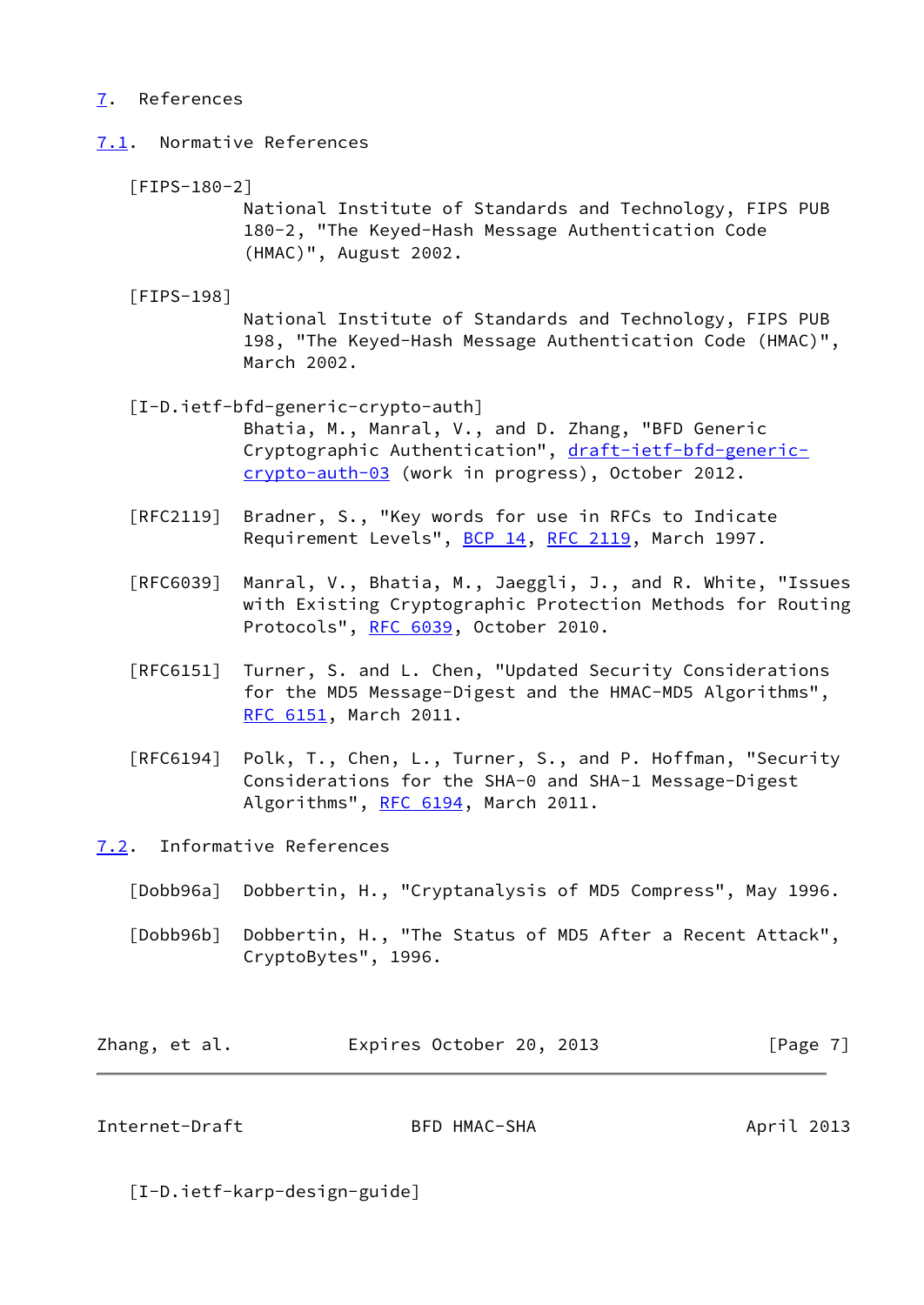Lebovitz, G. and M. Bhatia, "Keying and Authentication for Routing Protocols (KARP) Design Guidelines", [draft-ietf](https://datatracker.ietf.org/doc/pdf/draft-ietf-karp-design-guide-10) [karp-design-guide-10](https://datatracker.ietf.org/doc/pdf/draft-ietf-karp-design-guide-10) (work in progress), December 2011.

[MD5-attack]

 Wang, X., Feng, D., Lai, X., and H. Yu, "Collisions for Hash Functions MD4, MD5, HAVAL-128 and RIPEMD", August 2004.

<span id="page-8-2"></span>[NIST-HMAC-SHA]

 National Institute of Standards and Technology, Available online at<http://csrc.nist.gov/groups/ST/hash/policy.html>, "NIST's Policy on Hash Functions", 2006.

- [RFC1321] Rivest, R., "The MD5 Message-Digest Algorithm", [RFC 1321,](https://datatracker.ietf.org/doc/pdf/rfc1321) April 1992.
- [RFC2104] Krawczyk, H., Bellare, M., and R. Canetti, "HMAC: Keyed- Hashing for Message Authentication", [RFC 2104](https://datatracker.ietf.org/doc/pdf/rfc2104), February 1997.
- [RFC4086] Eastlake, D., Schiller, J., and S. Crocker, "Randomness Requirements for Security", [BCP 106](https://datatracker.ietf.org/doc/pdf/bcp106), [RFC 4086](https://datatracker.ietf.org/doc/pdf/rfc4086), June 2005.
- [RFC4822] Atkinson, R. and M. Fanto, "RIPv2 Cryptographic Authentication", [RFC 4822,](https://datatracker.ietf.org/doc/pdf/rfc4822) February 2007.
- [RFC5310] Bhatia, M., Manral, V., Li, T., Atkinson, R., White, R., and M. Fanto, "IS-IS Generic Cryptographic Authentication", [RFC 5310,](https://datatracker.ietf.org/doc/pdf/rfc5310) February 2009.
- [RFC5709] Bhatia, M., Manral, V., Fanto, M., White, R., Barnes, M., Li, T., and R. Atkinson, "OSPFv2 HMAC-SHA Cryptographic Authentication", [RFC 5709,](https://datatracker.ietf.org/doc/pdf/rfc5709) October 2009.
- [RFC5880] Katz, D. and D. Ward, "Bidirectional Forwarding Detection (BFD)", [RFC 5880,](https://datatracker.ietf.org/doc/pdf/rfc5880) June 2010.
- [RFC6234] Eastlake, D. and T. Hansen, "US Secure Hash Algorithms (SHA and SHA-based HMAC and HKDF)", [RFC 6234,](https://datatracker.ietf.org/doc/pdf/rfc6234) May 2011.

<span id="page-8-0"></span> [SHA-1-attack1] Wang, X., Yin, Y., and H. Yu, "Finding Collisions in the Full SHA-1", 2005.

<span id="page-8-1"></span>[SHA-1-attack2]